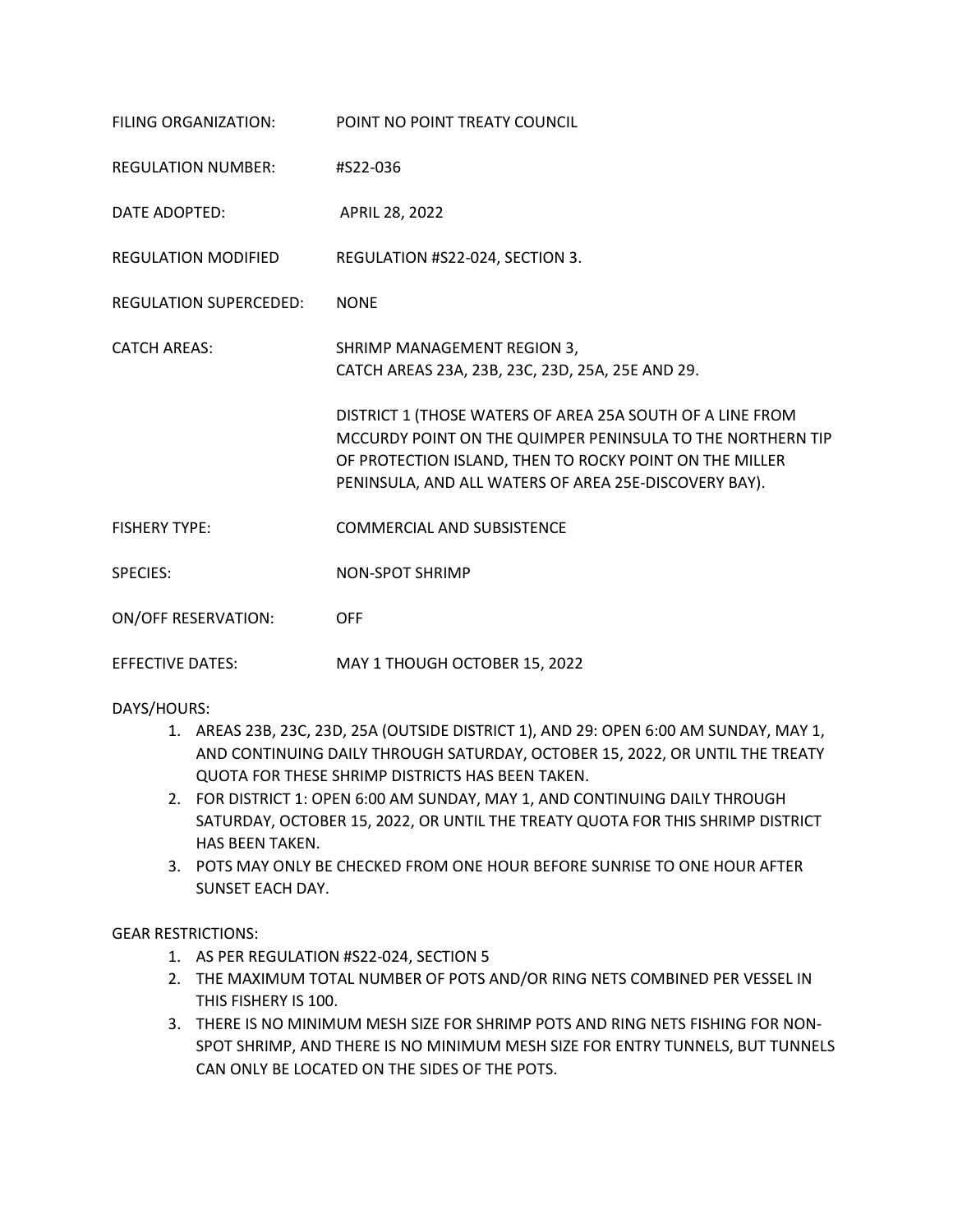- 4. ALL POTS AND RING NETS SHALL HAVE BUOYS ATTACHED. BUOYS MAY BE ANY COLOR EXCEPT YELLOW OR ANY COMBINATION OF RED AND WHITE. BUOYS MUST REMAIN FLOATING AT ALL TIMES EXCEPT DURING EXTREME TIDES. EACH BUOY SHALL BE CONSPICUOUSLY MARKED WITH THE INITIALS OF THE FISHER'S TRIBE (PG FOR PORT GAMBLE, JT FOR JAMESTOWN) FOLLOWED BY THE TRIBAL IDENTIFICATION CARD NUMBER OF THE FISHER OPERATING THE GEAR. EACH BUOY SHALL BE MARKED IN SUCH A WAY THAT TRIBAL AFFILIATION AND THE FISHER ID CAN BE IDENTIFIED WITHOUT REMOVING THE GEAR FROM THE WATER. BUOY LINES WILL BE WEIGHTED TO KEEP THE LINES FROM FLOATING.
- 5. FOR JAMESTOWN FISHERS ONLY, EACH BUOY SHALL BE CONSPICUOUSLY MARKED WITH "N-S" TO INDICATE THE POTS ARE FISHING FOR NON-SPOT SHRIMP.
- 6. FOR JAMESTOWN FISHERS ONLY, BUOY TAGS ARE REQUIRED ON ALL SHRIMP POTS AND RING NETS USED FOR SUBSISTENCE FISHING, WHETHER GEAR IS ATTENDED OR NOT. TAGS ARE AVAILABLE FROM THE TRIBAL FISHERIES OFFICES.

HARVEST RESTRICTIONS:

- 1. THE TARGET HARVEST IN SHRIMP MANAGEMENT REGION 3 IS AS FOLLOWS:
	- a. DISTRICT  $1 2,000$  POUNDS
	- b. CATCH AREAS 23A-D, 25A OUTSIDE DISTRICT 1 AND CATCH AREA 29 30,000 POUNDS
- 2. COMMERCIAL AND SUBSISTENCE NON-SPOT POT FISHERIES IN ALL SUBAREAS OF CATCH AREA 23A HAVE A MAXIMUM GEAR DEPTH RESTRICTION OF 175 FEET.
- 3. THE DAILY SUBSISTENCE HARVEST LIMIT IS 20 LBS PER FISHER.
- 4. ALL FISHERS MUST BE REGISTERED FOR THIS FISHERY WITH THEIR RESPECTIVE TRIBAL FISHERIES OFFICE BEFORE PARTICIPATING IN THE FISHERY. FISHERS MAY NOT FISH IN ANY CATCH MANAGEMENT AREA OTHER THAN THE ONE THAT THEY ARE REGISTERED FOR.
- 5. FISHERS MUST ADHERE TO ANY TRIBAL SOCIAL DISTANCING PROTOCOLS WHILE AT THE BOAT LAUNCH AND ON THE WATER.

HARVEST REPORTING:

- 1. AS PER REGULATION #S22-024, SECTION 8.
- 2. ALL DAILY HARVEST INFORMATION WILL BE REPORTED TO THE RESPECTIVE TRIBAL FISHERIES OFFICE WITHIN 24 HOURS OF EACH HARVEST. HARVEST INFORMATION SHALL INCLUDE THE DATE, VESSEL NAME, NUMBER OF POTS, MESH SIZE, POT SOAK TIMES, CATCH AREA, LOCATION FISHED, POUNDS LANDED BY SPECIES AND TOTAL POUNDS LANDED. HARVEST INFORMATION WILL BE UPLOADED ON THE NWIFC TICKET DATABASE WITHIN 7 DAYS OF REPORTING.
- 3. ALL COMMERCIAL CATCHES SHALL BE REPORTED ON TREATY INDIAN FISH RECEIVING TICKETS AS SPECIFIED IN TRIBAL FISHERIES ORDINANCES. ALSO, ALL COMMERCIAL SHRIMP POT LANDINGS MUST BE RECORDED ON RECEIVING TICKETS AS WHOLE WEIGHT.
- 4. ALL COMMERCIAL SHRIMP SALES MUST BE MADE TO TRIBALLY APPROVED BUYERS WHO HAVE FILLED OUT A BUYER'S AGREEGMENT WITH EITHER THE PORT GAMBLE OR JAMESTOWN TRIBE.